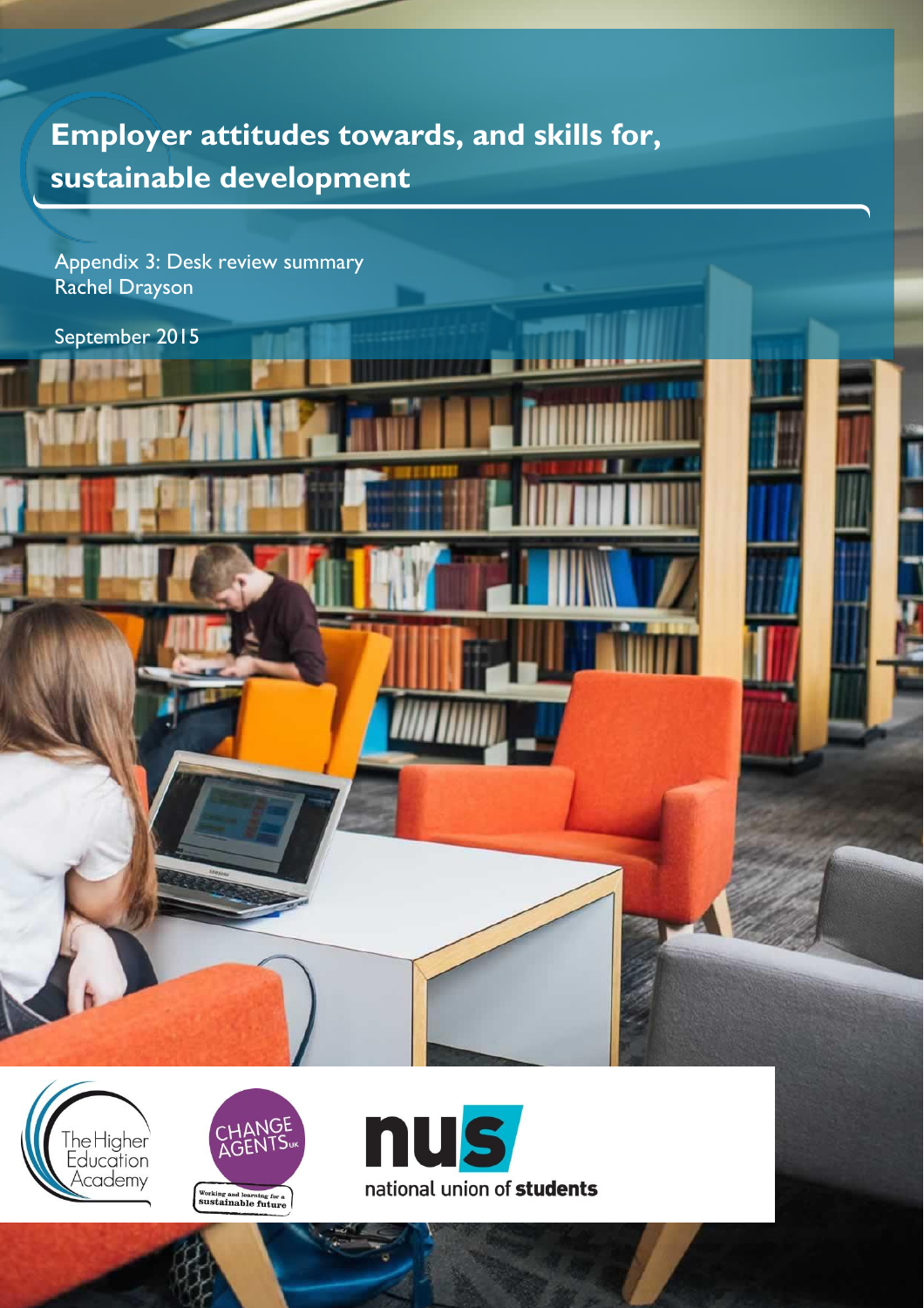# **Contents**

## **Section Page**

| I. Employer attitudes towards, and skills needs for sustainable |    |
|-----------------------------------------------------------------|----|
| development                                                     |    |
| 2. Appendix 3: Desk review summary                              |    |
| 3. Employers and sustainable development                        |    |
| 4. Skills and sustainable development                           |    |
| 5. Developing skills for sustainable development                | 8  |
| 6. Recommendations for empirical research                       | 9  |
| 7. Bibliography                                                 | ıΩ |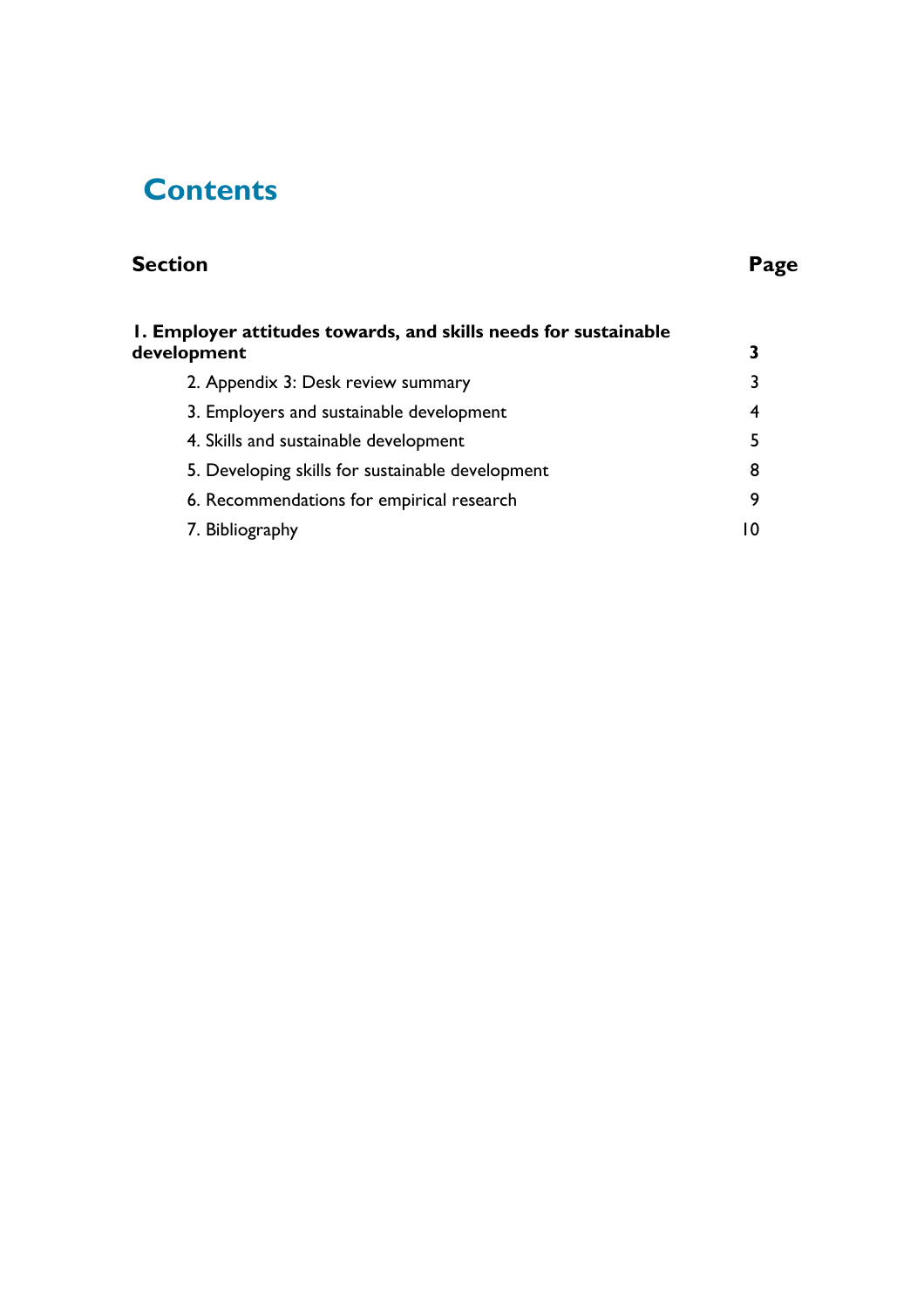## <span id="page-2-0"></span>1. Employer attitudes towards, and skills needs for sustainable development

#### <span id="page-2-1"></span>**2. Appendix 3: Desk review summary**

#### **2.1 Introduction**

Desk research has been conducted to review a range of documents relating to sustainable development within the business context with the overarching aim of detailing employer understanding of skills for sustainability and interpretations of needs, including any variations by sector or characteristic.

This summary document provides an overview of the structured search methodologies and discusses the pertinent issues from policy documents, and research reports.

#### **2.2 Methodology**

A focused desk review to inform empirical research was conducted in September and October 2014 and recorded on desk research summary grids covering:

- employer understanding and attitudes towards sustainable development;
- existing research into skills needs and demands from employers to enable sustainable development in a business context;
- coverage of skills development within a business context and recommendations for higher education.

The materials which form the base for the desk review have been sourced through a two-stranded approach. Initially steering group members, including the HEA, The Aldersgate Group, Change Agents UK and independent experts, were consulted with further material uncovered through additional literature searches for example through web and academic search engines, although limited open access restricted the review of academic materials. The platform of knowledge formed from this review will inform the delivery of the empirical work, which will take the form of a national online survey.

Reports have been critically reviewed and a robust recording strategy onto structured review grids has allowed evaluation of the methodological approaches undertaken to inform the documents and outlined any issues of validity or potential bias.

### **2.3 Findings**

#### **UK Policy – Business, skills and sustainable development**

Desk research associated with previous rounds of the student-facing research has highlighted key policy documents and strategies associated with skills and sustainable development. Published in 2010, Skills for sustainable growth (BIS) represented the direction of skills policy for the coalition government and reported the need to develop skills "to enable people to play a fuller role in society, making it more cohesive, more environmentally friendly, more tolerant and more engaged". The strategy also outlined the need to support employers to take a lead in identifying and developing the skills they need to see in their workforce reiterating the importance of understanding employer perspectives on sustainable development and associated skills. More specifically in this area, the project on Skills for a

green economy (HM Government, 2011) aimed to identify the skills needed to support a transition to a strong and sustainable green economy, including an assessment of evidence of employer demand. Defining the green economy as "one in which value and growth are maximised across the whole economy, while natural assets are managed sustainably", this report emphasised the need for businesses in all sectors as well as the low carbon/environmental goods and services sector. The generic skills identified as being associated with the green economy are strongly associated with resource efficiency and adaptation to climate change representing a fairly narrow link with sustainable development as a complete concept. In the context of a more employer-led skills agenda, outlined in Skills for sustainable growth, Skills for a green economy set out a range of actions to support this agenda including: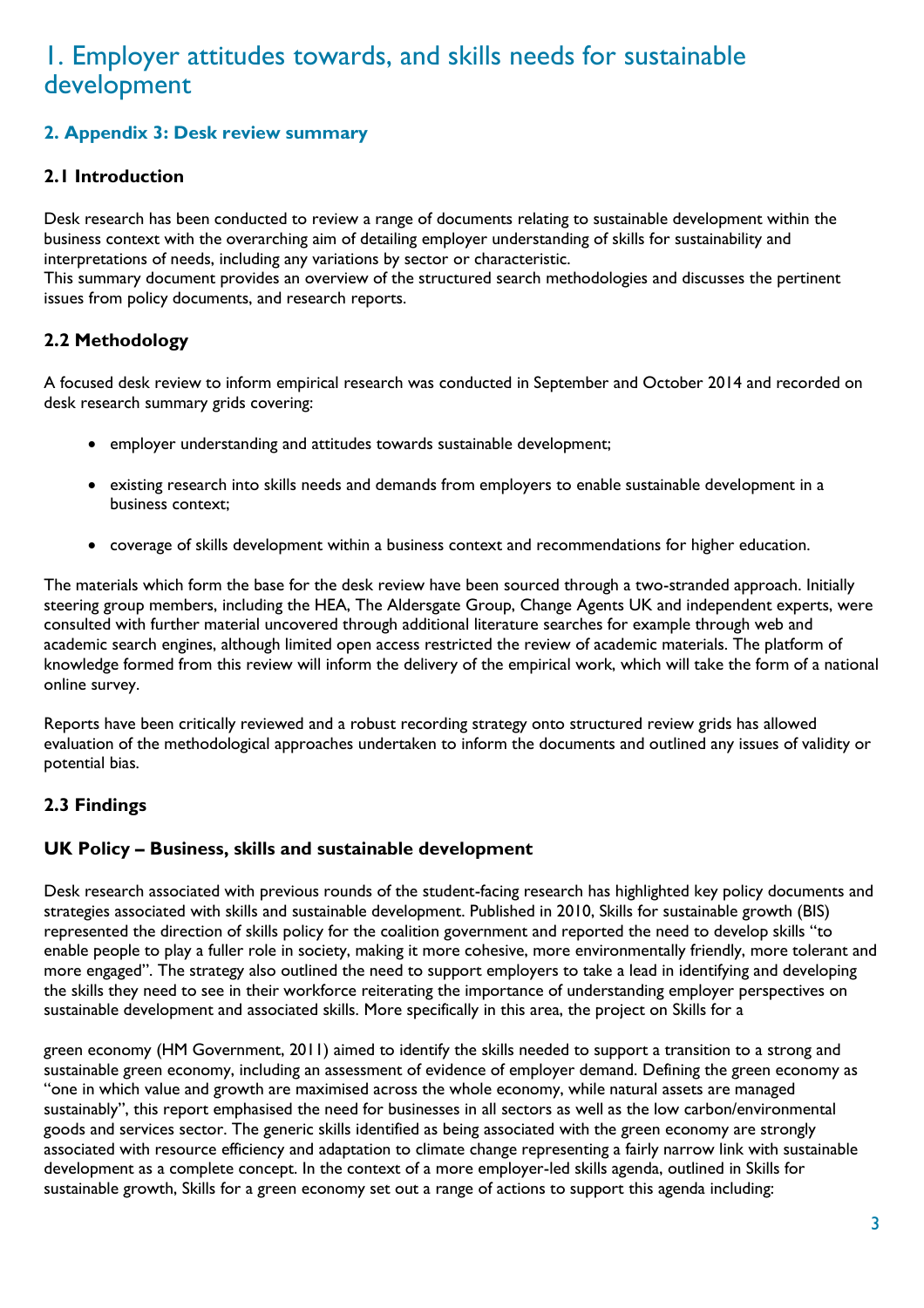- ensuring skills are embedded in training materials, qualifications and other skills provision;
- supporting business articulation of skills for a green economy, demonstrating the importance to growth across all sectors;
- developing cross-sector standards and qualifications to ensure all business practices are underpinned by skills for a green economy.

The following sections of this summary assess the extent to which research shows business to be in a position to lead the sustainability skills agenda as intended in these strategies by looking first at employers and sustainable development before moving on to look specifically at sustainability skills and their development.

#### <span id="page-3-0"></span>**3. Employers and sustainable development**

 $\overline{a}$ 

Skills for a green economy identified that in general, businesses are currently not certain about their future green skills needs, which is reflected in the scarcity of literature identified in this desk review on the topic.

Reports reviewed in this literature search also emphasised the need for a consistent understanding and approach to sustainable development in order to achieve the changes required. For example, The Aldersgate Group (2011) highlights the need for each member of the workforce in Britain to understand why and how changes can be made to transform the economy to be more sustainable. However this literature search has found that evidence on the extent to which this understanding exists is inconsistent. Evidence on the extent to which understanding is reflected in action and changes in business practice is similarly inconsistent.

Looking beyond the UK, a study of 1,000 CEOs from organisations across the globe, signed up to the United Nations Global Compact<sup>1</sup> by Accenture (2013), revealed that only 32% believe the global economy is on track to meet the demands of a growing population within environmental and resource constraints. Despite this, 63% of CEOs surveyed expected sustainability to transform their industry in the next five years and 76% thought that embedding sustainability into their core business would drive revenues, growth, and new opportunities. However, comparing the results in 2013 to earlier research with the same audience, the study reveals a decrease in the proportion of CEOs that felt sustainability would be "very important" to the future success of their business, falling from 54% in 2010 to 45% in 2013. The authors of the report suggest that, in many cases, business leaders have been unable to quantify the business value of sustainability and have struggled withmaking the case for taking action, compared to more traditional values of business success, to markets and stakeholders.

Accenture also suggested a disconnect between the lack of belief that global progress is being made to work within environmental and resource constraints and their perceptions of their own efforts and achievements. Despite only 32% agreeing that the global economy is on track, 76% of CEOs felt satisfied with the speed and effectiveness of action within their own company to deliver on sustainability. In addition, two-thirds felt that they were doing enough to address the sustainability challenge. Reasons for this discrepancy were suggested to include a lack of understanding of the urgency or incentive for their business to do more, seeing sustainability as primarily a charitable enterprise. This finding highlights potential issues with the employer-led approach to skills development outlined in the previous section of this report.

Similarly, a study of 700 UK organisations by Business in the Community revealed that while 99% of respondents recognised that developing leadership skills for a sustainable economy is important to the success of the UK economy as a whole, they recognise that a lot needs to be done in this area, with only 15% agreeing that developing the skills needed is well or partly established in the UK. Some 70% agree that skills gaps in this area are set to become one of the most pressing issues facing UK businesses in the next five years (BitC, 2010).

In the UK, a study by the Learning and Skills Improvement Service (2013), of perceptions of organisations involved in learning and skills development, found a perception of lack of understanding and misinterpretation over what is meant

<sup>&</sup>lt;sup>1</sup> The UN Global Compact asks companies to embrace, support and enact within their sphere of influence, a set of core values in the areas of human rights, labour standards, the environment and anti-corruption. https://www.unglobalcompact.org/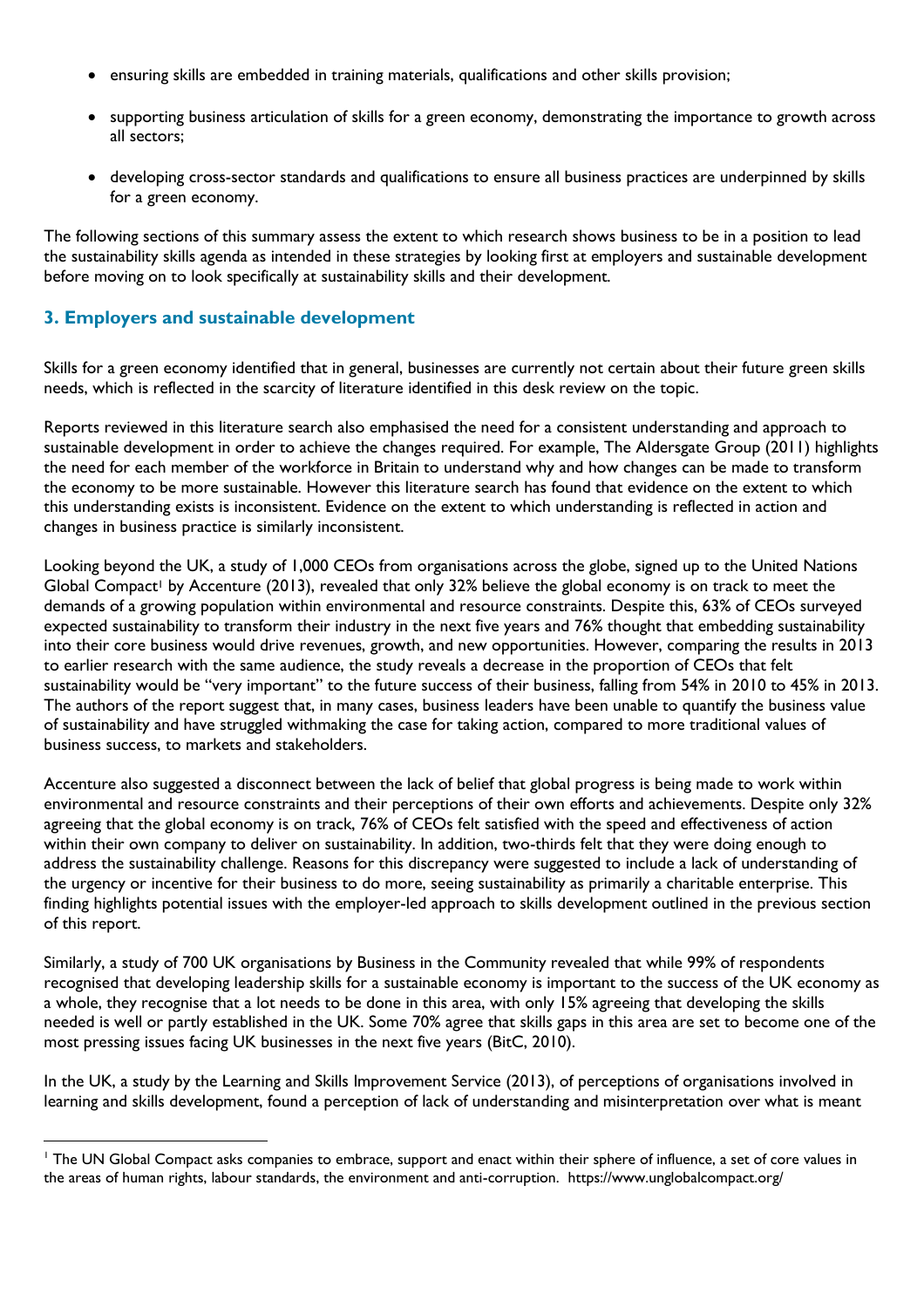by sustainability in a business context with "sustainability skills" often understood as skills that support ongoing economic growth rather than skills which support growth and social developments within environmental boundaries. BitC (2010) also reported the initial hurdle as overcoming a lack of certainty over what a sustainable business looks like. However, once a definition had been provided through the research, 75% of respondents<sup>2</sup> identified sustainable development as a key strategic priority for their organisation. The current research is therefore well-placed to assess the extent to which this understanding is transferred through learning and skills providers to the businesses they support.

In the same study, further questioning revealed that there is often a focus on the environmental associations of the concept of sustainable development, with responsible energy use and resource efficiency most commonly identified as characteristics of a sustainable business. Representing the social "pillar" of sustainability, caring and protecting employees was also seen as a requirement and there was some recognition that economic growth is not necessarily an indicator of a sustainable business. Looking outwards, as opposed to internal to the company, there is also evidence of a changing outlook in some more traditionally finance-focused sectors, for example the Transform programme at Barclays sees attempts to improve the ethical performance of the organisation by closing areas of the business focused on enabling client tax-avoidance and increasing the value placed on customer interests3.

Also in the UK, research has shown variation in support for environmental and social agendas according to business size, with businesses employing over 500 people being most supportive of an employer's social and environmental responsibilities (Change Agents UK, formerly StudentForce, 2008). Some 80% of larger businesses felt it was important for employers to take their responsibilities in this area seriously, compared with only 33% of smaller businesses, 65% of public bodies, and 57% of voluntary organisations.

#### <span id="page-4-0"></span>**4. Skills and sustainable development**

The lack of understanding in general over sustainable development, and more specifically how and to what level employers need to respond has clear consequences for the ability of businesses to identify and prioritise the skills required from its workforce. Overall, this literature search found a lack of evidence on the precise nature of skills for sustainable development in a business context, along with a lack of evidence on the extent to which these skills are being sought by employers and the extent to which the graduate workforce is providing these skills. It is worth remembering that in general, identifying the skills that employers want is not necessarily straightforward (HEA, 2012).

One source which makes suggestions as to the kinds of skills that will enable the transition to a more sustainable economy through changes in business practice and behaviour is Skills for a new economy by The Aldersgate Group. Figure 1 demonstrates the key attributes needed to develop a workforce capable of delivering change outlined in this report.

| 4.1 table 1 Skills for a sustainable economy |                                                                                                                                                                                                                                                                                                                 |  |  |  |
|----------------------------------------------|-----------------------------------------------------------------------------------------------------------------------------------------------------------------------------------------------------------------------------------------------------------------------------------------------------------------|--|--|--|
| <b>Skill</b>                                 | <b>Description</b>                                                                                                                                                                                                                                                                                              |  |  |  |
| Systems thinkers                             | At present much learning and training is specialist,<br>and elements of specialist knowledge will always be<br>important. Systems thinking at all levels enables<br>people to take a broad, holistic view thus enabling<br>them to make connections, see possibilities and to<br>adapt in response to feedback. |  |  |  |
| Pro-active, independent                      | The ability to explore issues from different                                                                                                                                                                                                                                                                    |  |  |  |

 $2\overline{111}$  surveys were completed by respondents with wide-ranging roles within the skills sector.

3 3 http://tomorrowscompany.com/barclays-ethical-turn-2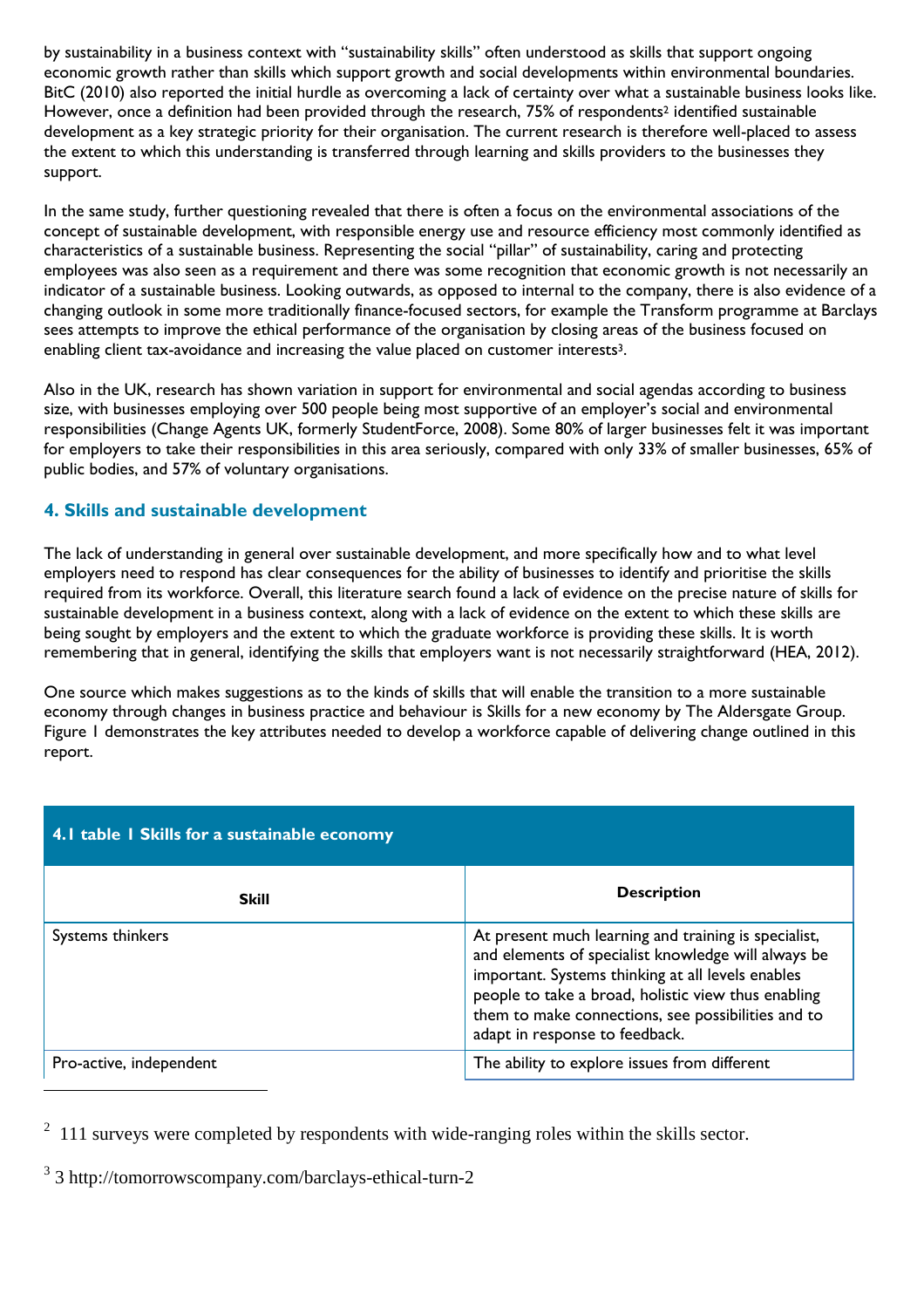| enquirers                                                             | perspectives enabling reasoned judgements.                                                                                                                                                                                                                                                |
|-----------------------------------------------------------------------|-------------------------------------------------------------------------------------------------------------------------------------------------------------------------------------------------------------------------------------------------------------------------------------------|
| Self-managers                                                         | The ability for individuals to organise their own time,<br>establish their own priorities and are able and willing<br>to change in the light of feedback. Can be described<br>as actively for fresh opportunities, and manage their<br>own learning to be able to rise to new challenges. |
| Creative innovators                                                   | Responding to the need to reframe the way we<br>think, come up with novel ways of optimising<br>systems and creating multiple benefits for a wide<br>range of stakeholders.                                                                                                               |
| Team workers, effective<br>participators and<br>empathetic colleagues | The ability to be empathetic, to respect the views of<br>others and to contribute their own views, knowledge<br>and skills clearly and with confidence. Individuals<br>need to be able to work collaboratively and resolve<br>disputes in which they are themselves a party.              |
| Reflective practitioners<br>committed to lifelong<br>learning         | Developing the habits of self-monitoring and<br>reflection, listening to and offering constructive<br>criticism, and making changes.                                                                                                                                                      |
| Highly adaptive                                                       | The ability to respond to the unknown requires<br>flexibility and the ability to change habits and<br>viewpoints.                                                                                                                                                                         |

Though focused on sustainability and environment professionals, the Institute of Environmental Management and Assessment (2014) also outlines skills at different levels of responsibility within an organisation in the areas of:

- knowledge and skills
- analytical thinking
- communication
- sustainable practice
- leadership for change

Sources under review recognise the importance of a common understanding of a sustainable economy (including effective energy and resource utilisation, contribution of sustainable business developments and contributing to sustainable approaches to technology), however the generic skills outlined here (for example, critical thinking, change management, problem solving and motivation) were also seen as important and relevant for the transition (Aldersgate Group, LSIS).

Research carried out with 33 companies in USA classifies the skills needs identified into three categories:

#### **4.2 Inside out skills**

Which include conceptual, technical and behavioural skills necessary in day-to-day business management, such as an awareness of an organisations products and services and how they are utilised, an appreciation of how sustainability offers a platform for innovation in these products and services, finance and marketing, and the development of new accounting models. Inside out skills also include technical skills such as energy efficiency and lifecycle analysis.

#### **4.3 Outside in skills**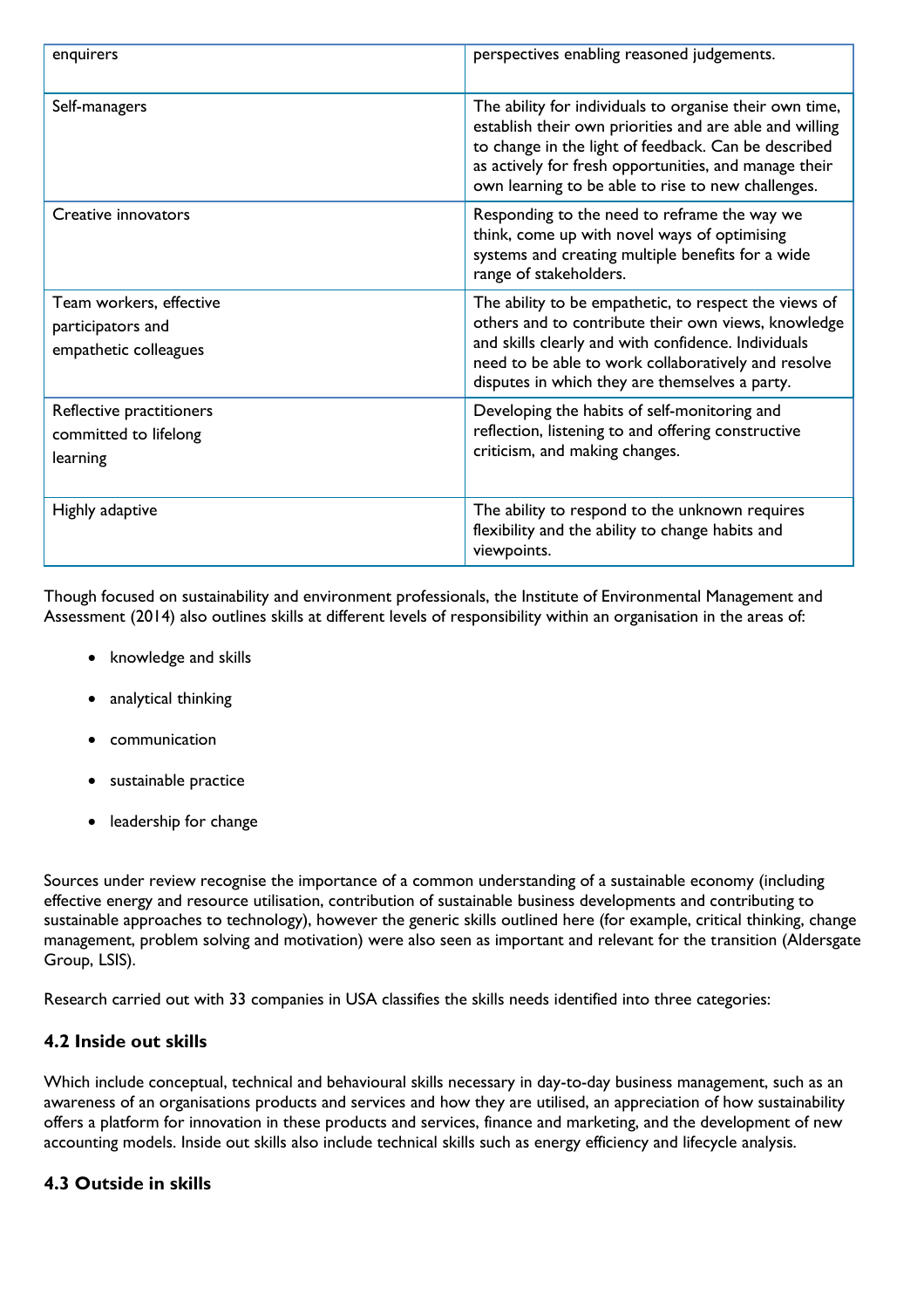Enable an organisation to understand the major external factors that can impact and shape its strategy. Skills here include an appreciation of policy and the impact on costs and business performance, integration of sustainability within company objectives and improved understanding of different cultural and stakeholder perspectives as a result of communication and listening skills.

#### **4.4 Traversing skills**

Cross over inside out and outside in skills and include elements of systems thinking and the creation and management of networks relevant to the organisation.

Also adopting a classification according to internal and external focus is the University of Cambridge Programme for Industry (CPI) competency map for integrating sustainable development, outlined in Table 4.5 below (WBCSD and CPI, no date). The competencies outlined here apply at all levels within an organisation, although authors note that the language used to describe and define may vary according to different parts of the organisation, and that different competencies will be more prominent at different levels of responsibility.

| 4.5 table I CPI Competency map |                         |                                                                                                                                                                                                                                                   |                                                                                                                                                                                                                                                                                   |                                                                                                                                                       |
|--------------------------------|-------------------------|---------------------------------------------------------------------------------------------------------------------------------------------------------------------------------------------------------------------------------------------------|-----------------------------------------------------------------------------------------------------------------------------------------------------------------------------------------------------------------------------------------------------------------------------------|-------------------------------------------------------------------------------------------------------------------------------------------------------|
| <b>Theme</b>                   | <b>Element</b>          | <b>Understanding</b><br>(essential skills<br>and knowledge)                                                                                                                                                                                       | <b>Experience</b><br>(translating<br>understanding into<br>practical action)                                                                                                                                                                                                      | <b>Attitudes (personal</b><br>values and ways of<br>working)                                                                                          |
| <b>Strategy</b>                | <b>External context</b> | Understanding the<br>local and global<br>context in which<br>your organisation<br>operates, including<br>the most significant<br>opportunities and<br>risks that it faces.                                                                        | Prioritising issues in<br>terms of the level of<br>opportunity and risk<br>they present to the<br>organisation, now and in<br>the future                                                                                                                                          | <b>Broad view: The</b><br>importance you attach<br>to balancing<br>environmental, social                                                              |
|                                | Internal focus          | Understanding how<br>your organisation can<br>respond to the<br>opportunities and<br>risks for greatest<br>business and social<br>value.                                                                                                          | Formulating strategic<br>objectives that address<br>the organisation's<br>opportunities and risks,<br>supported by business<br>cases, resources and<br>champions to put them<br>into practice.                                                                                    | and economic value.                                                                                                                                   |
| <b>Stakeholders</b>            | Stakeholder<br>approach | Understanding why a<br>stakeholder<br>approach is essential<br>to your<br>organisation's long-<br>term success.<br>Understanding how<br>to engage with<br>stakeholders in order<br>to foster co-learning<br>and build effective<br>relationships. | Determining who your<br>stakeholders are, how<br>the organisation affects<br>them, and what they<br>think about the<br>organisation.<br>Engaging in dialogue with<br>stakeholders and<br>responding to their<br>legitimate concerns in a<br>transparent and effective<br>fashion. | Inclusive approach:<br>The importance you<br>attach to responding<br>to the needs and<br>aspirations of all<br>people affected by<br>your activities. |
| Leadership                     | Learning                | Understanding the<br>competencies you<br>need to help your<br>organisation deliver<br>its strategic<br>objectives.                                                                                                                                | Developing and<br>participating in learning<br>and development<br>processes that support<br>the organisation's<br>strategic objectives at<br>personal and team levels.                                                                                                            | Long-term<br>perspective: The<br>importance you attach                                                                                                |
|                                | Action                  | Understanding the                                                                                                                                                                                                                                 | Demonstrating personal                                                                                                                                                                                                                                                            | to recognising the                                                                                                                                    |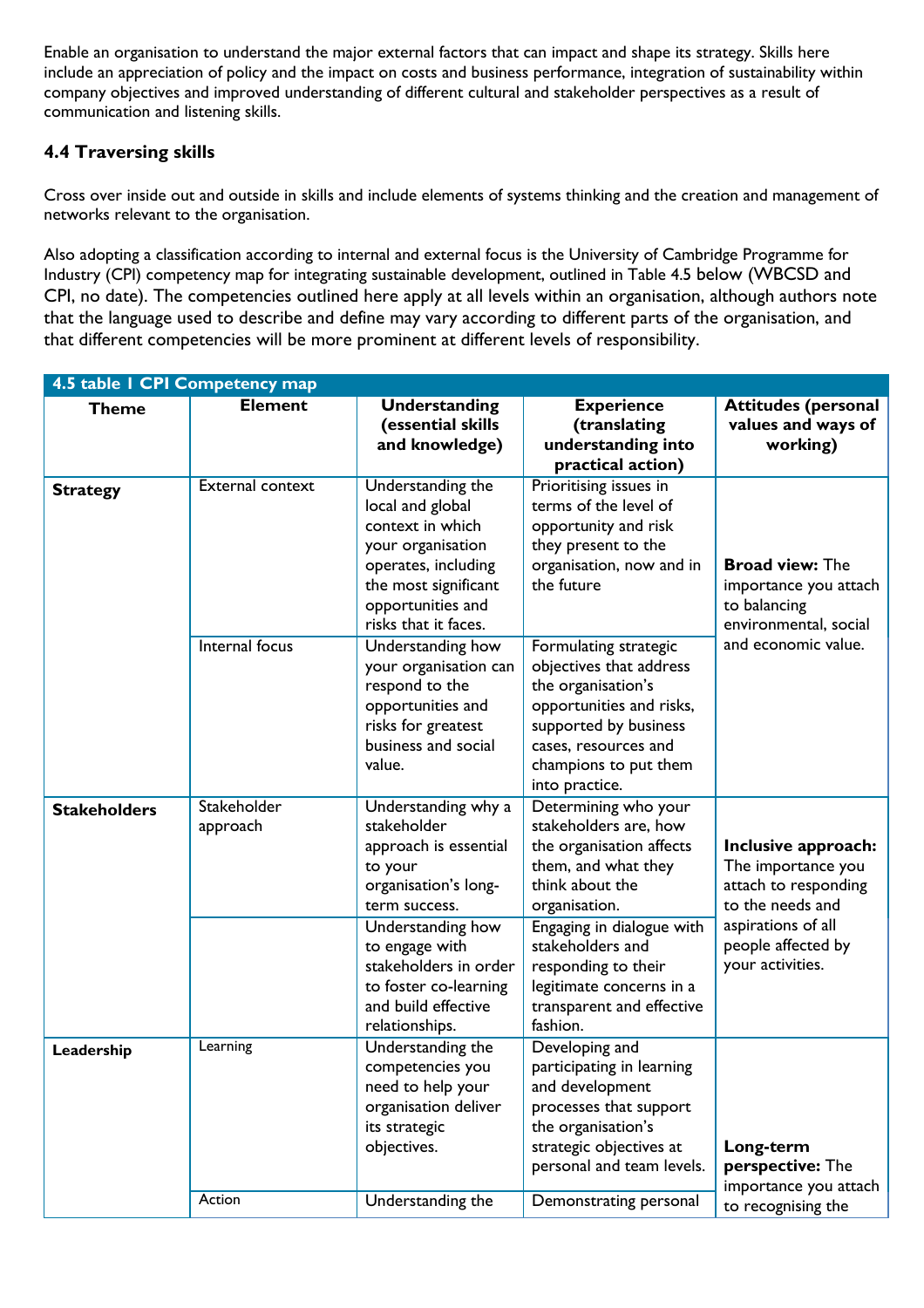|  | most effective        | commitment to the         | interests and rights of |
|--|-----------------------|---------------------------|-------------------------|
|  | approaches to         | principles and values of  | future generations.     |
|  | influencing others    | sustainable development,  |                         |
|  | and creating change   | encouraging and enabling  |                         |
|  | in your organisation  | others to make this a     |                         |
|  | in line with its      | focus of business action. |                         |
|  | strategic objectives. |                           |                         |

Little evidence was found on the extent to which businesses are looking in detail for these specific skills either from their workforce in general or from recent graduates, with research often limited to "environmental and social skills" or "sustainability skills" in general. An example of research in this line is the study completed by Change Agents which found that around a quarter of HR staff reported that the company's sustainability policy or stance on corporate social responsibility had influenced their graduate recruitment. In the same study, over half of employers reported using social and environmental responsibility in their selection of recent graduates at some time. Similarly, over half of respondents said that they would look in the future to employ graduates that are socially and environmentally responsible. Elsewhere, the difficulty of identifying candidates with strong sustainability skills was recognised, with sustainability seen as a "worldview" and therefore more difficult to screen during the recruitment process (World Environment Center, 2011).

Similarly, little information was found on the extent to which employers are satisfied with graduates' skills for sustainable development. Looking at skills overall, recently the UK Commission for Employment and Skills (2014) report found that only 5% of employers surveyed thought that their recruits from Higher Education lacked the necessary skills and competencies. However, in contradiction to this, 63% of respondents who hadn't recruited a young person due to the applicants not meeting the requirements of the role said it was a result of a lack of skills.

Looking more widely within the workforce, a global survey of 900 businesses, carried out by IEMA, revealed that the majority of respondents feel there are skills gaps affecting their organisations ability to compete in a sustainable economy with 74% expressing either significant or some gaps. The research also highlighted gaps in different areas within an organisation with almost 90% of respondents feeling that their finance staff were not capable or only partly capable of contributing to the sustainability agenda. Some 82% and 74% felt there were similar gaps in procurement staff and product development staff respectively.

Respondents also highlighted gaps at different levels, with 58% reporting that the organisations leaders were only partly capable of competing in a sustainable economy. This rises to 65% when considering the rest of the workforce (excluding senior managers). Whilst focused on specific sustainability professionals, skills gaps in the areas of technical knowledge, strategic understanding of sustainable issues, leadership for change and wider business skills were felt to be contributing to this inability to compete in a sustainable economy.

Referring back to the skills outlined by the Aldersgate Group report, some similarities can be seen with the employability skills defined by research carried out by NUS and the CBI (2011). This research investigated the extent to which employers were satisfied with the skills presented by their graduate recruits. Linked to skills to enable a transition to a sustainable economy is the ability to self-manage, defined by NUS/CBI as a readiness to accept responsibility combined with flexibility, resilience and a readiness to improve on performance based on feedback and reflective learning. Some 25% of respondents to the research were not satisfied with graduates' abilities in this area. A fifth of employers also expressed dissatisfaction with graduates' ability to work as a team including skills of co-operation, negotiation and recognition of interdependence. The largest gap in terms of skills was felt to be business and customer awareness which includes a basic understanding of the key drivers for business success. Some 44% of respondents were not satisfied with graduates' skills in this area, which could potentially include an awareness of the role sustainable development can play in driving business success.

#### <span id="page-7-0"></span>**5. Developing skills for sustainable development**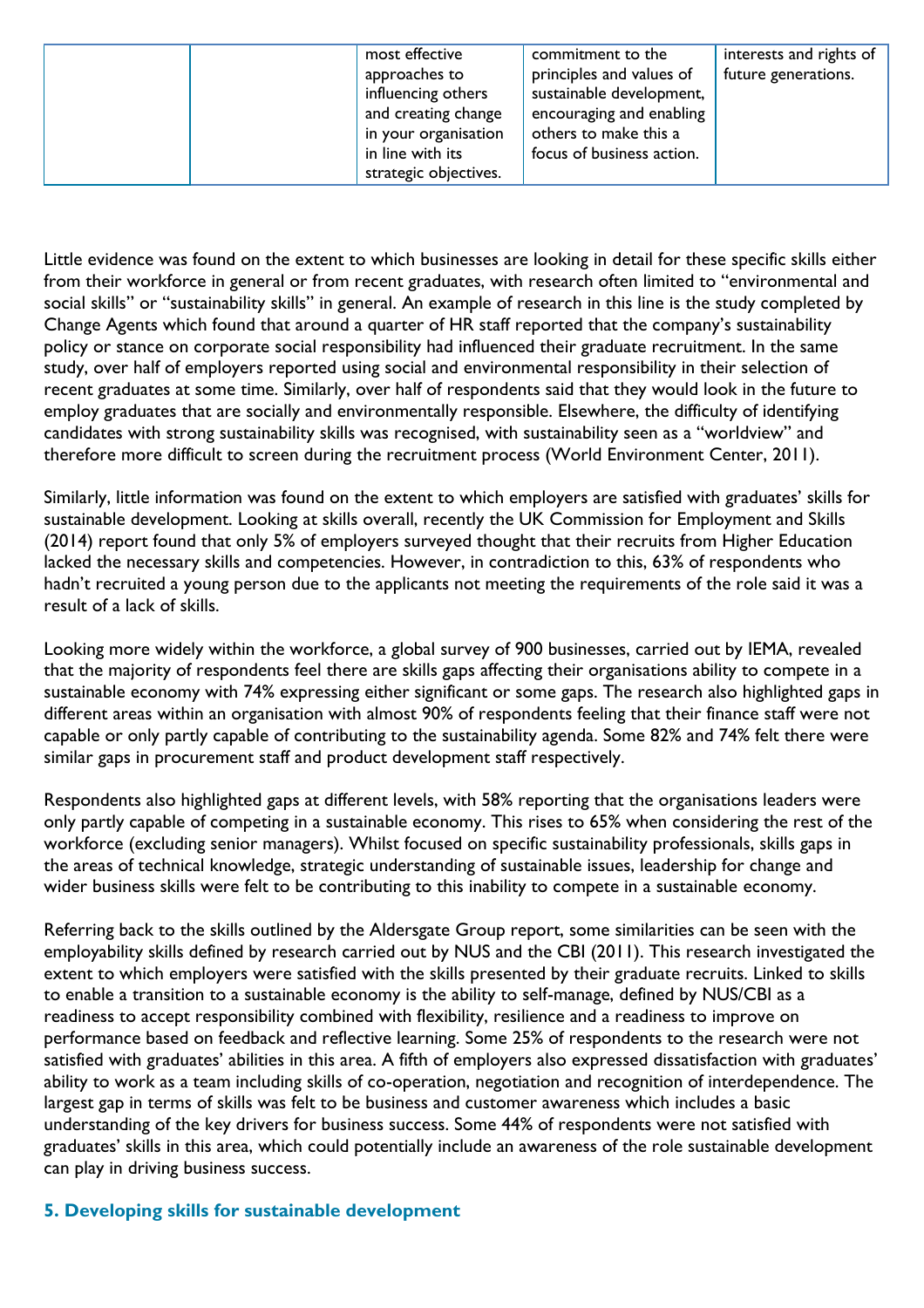The literature sources reviewed also provided detail on how skills for sustainable development could and should be developed both before and after entering employment.

HEA research into the field of Bioscience revealed, in a survey with seven employers, that six of the seven companies surveyed had undertaken training on sustainable development with their employees, for example training as part of graduate inductions or internal courses or talks. These focused on specific areas of relevance to the organisation such as recycling, awareness of climate chance and environmental impact assessment.

Change Agents (2008) research revealed that over 40% of respondents said they always mentioned social and environmental responsibility in training. About 75% of employers said they had included it in staff training at some time and about two thirds said they had included it in staff induction at some time, with about a quarter always including it in staff training and induction.

This research also revealed a desire for further action from higher education: 55% of the employers said universities should do more to prepare students for working with employers who are socially and environmentally responsible, matching findings elsewhere that degree courses should provide graduates with the skills and knowledge required by employers (HEA, 2012). Studies have also noted the importance of higher education in going beyond simply developing candidates for employment, emphasizing the need to address broader social issues and needs as well (HEA, 2012), indicating the potential influence of education for sustainable development. Other reports (BitC, 2010) highlight the potential role partnership between Higher Education Institutions (HEIs) and businesses, particularly amongst those organisations taking a lead in action on sustainable development for example through the sponsorship of PhDs, internships and placements. Elsewhere, the need to develop systems thinking and work beyond subject silos when developing skills is emphasised, recognising the scale of the task involved in shifting a whole system towards sustainability (Aldersgate Group, 2011). The current research therefore presents a chance to understand more about the opportunities for meeting these recommendations within Higher Education.

#### <span id="page-8-0"></span>**6. Recommendations for empirical research**

Given the relative paucity of specific information sources revealed by the literature search, the initial recommendations outlined in the project proposal remain. These include the developing of questioning in the form of an online survey in order to:

- to understand employers' understanding of and attitudes towards SD issues;
- to understand levels of identification of skills needs around sustainable development across sectors and varying characteristics;
- to explore how and why skills for sustainability are relevant across a variety of business contexts;
- to gain insight into gaps in skills for sustainable development amongst recent graduates entering employment;
- to identify the role that higher education can play in addressing skills gaps amongst graduates, but also in working with employers to identify skills needs and opportunities for skills development.

In addition, reflecting the findings of the current desk review there is potential to understand more on:

- the distinction between technical skills relating to sustainability and the more generic employability skills that will enable a transition to a more sustainable economy;
- the action taken by employers to develop skills for sustainable development amongst the workforce.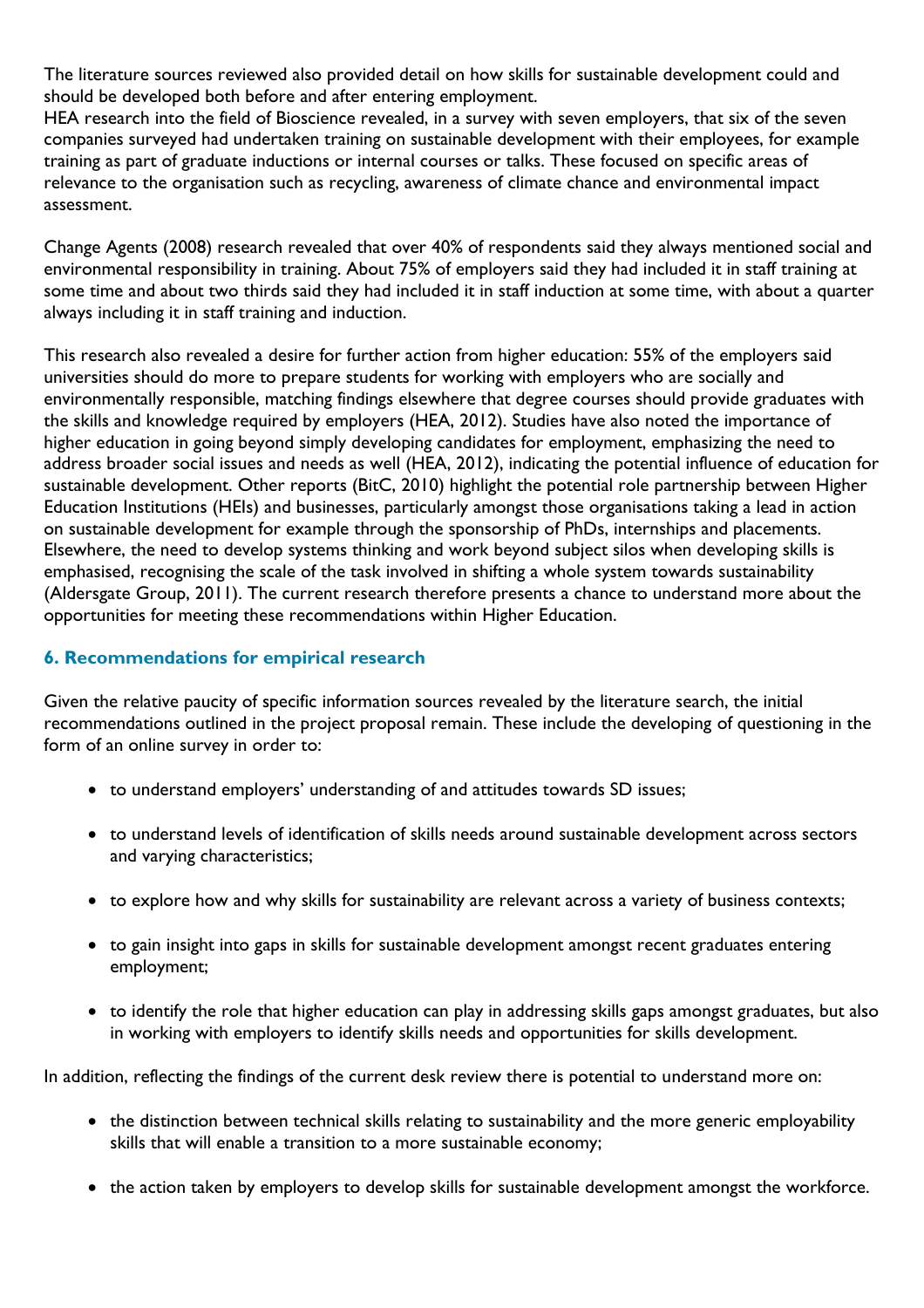#### <span id="page-9-0"></span>**7. Bibliography**

Accenture and the United Nations Global Compact, (2013), The UN Global Compact – Accenture CEO Study on sustainability 2013,

http://www.accenture.com/SiteCollectionDocuments/PDF/Accenture-UN-Global-Compact-Acn-CEO-Study-Sustainability-2013.PDF, Accessed 12/10/14

Business in the Community, (2010), Leadership skills for sustainable development

Change Agents UK, (2008), Employable graduates for responsible employers [Published as Studentforce for Sustainability]

Department for Business, Innovation and Skills, (2010), Skills for sustainable growth: Strategy document, https://www.gov.uk/government/uploads/system/uploads/attachment\_data/file/140188/bis-10-1273-skills-forsustainable-growth-strategy-summary.pdf, Accessed 13/10/14

Higher Education Academy, (), Baseline evaluation of Education for Sustainable Development (ESD) in the **Biosciences** 

Higher Education Academy, (2012), Employer and student perspectives of employability HM Government, (2012), Skills for a green economy: A report on the evidence, https://www.gov.uk/government/uploads/system/uploads/attachment\_data/file/32373/11-1315-skills-for-agreen-economy.pdf, Accessed 13/10/14

Institute of Environmental Management and Assessment, (2014), Preparing for the perfect storm: Skills for a sustainable economy,

Learning and Skills Improvement Service, (2013), Sustainability Skills for Growth: Research report

NUS and the CBI, (2011), Working towards your future: Making the most of your time in higher education, [http://www.nus.org.uk/Global/CBI\\_NUS\\_Employability%20report\\_May%202011.pdf](http://www.nus.org.uk/Global/CBI_NUS_Employability%20report_May%202011.pdf)

Sayce, S., Cowling, E. and Sundberg, A., (2007), Are employers seeking sustainability literate graduates? A pilot study of Surveying employers, Conference presentation at 'The Sustainability in Practice Conference, University of Kingston,<http://eprints.kingston.ac.uk/6173/1/Sayce-S-6173.pdf>

The Aldersgate Group, (2011), Skills for a new economy: A paradigm shift in education and learning to ensure future economic

UK Commission for Employment and Skills, (2014), UK Commission's Employer skills survey 2013

World Business Council for Sustainable Development, (no date), Driving success: Human resources and sustainable development

World Environment Center, (2011), Business skills for a changing world: An assessment of what global companies need from business schools